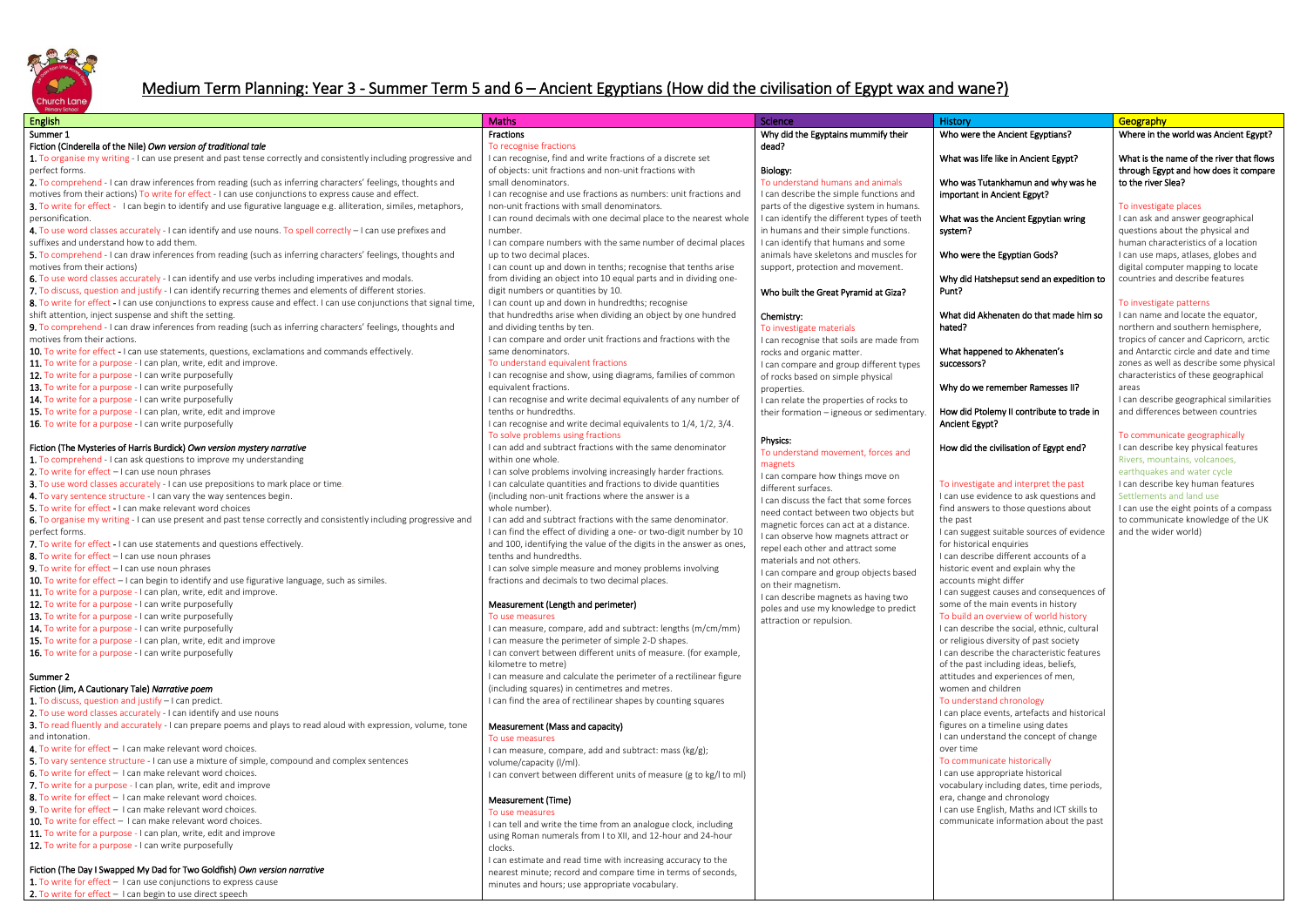| 3. To punctuate accurately - I can punctuate direct speech                                                    | I know the number of seconds in a minute and the number of       |  |
|---------------------------------------------------------------------------------------------------------------|------------------------------------------------------------------|--|
| 4. To punctuate accurately - I can use apostrophes for possession and contraction                             | days in each month, year and leap year.                          |  |
| 5. To punctuate accurately - I can punctuate direct speech and use apostrophes for possession and contraction | I can compare durations of events.                               |  |
| 6. To use word classes accurately - I can identify and use adverbs to add detail                              | I can convert between different units of measure (hour to        |  |
| 7. To comprehend - I can sequence events                                                                      | minute)                                                          |  |
| 8. To write for a purpose - I can plan, write, edit and improve                                               | I can read, write and convert time between analogue and digital  |  |
| 9. To write for a purpose - I can write purposefully                                                          | 12- and 24-hour clocks.                                          |  |
| 10. To write for a purpose - I can write purposefully                                                         | I can solve problems involving converting from hours to minutes; |  |
| 11. To write for a purpose - I can write purposefully                                                         | minutes to seconds; years to months; weeks to days.              |  |
| 12. To write for a purpose - I can plan, write, edit and improve                                              |                                                                  |  |
| 13. To write for a purpose - I can write purposefully                                                         | Measurement (Money)                                              |  |
|                                                                                                               | To use measures                                                  |  |
|                                                                                                               | I can add and subtract amounts of money to give change. (£ and   |  |
|                                                                                                               | p)                                                               |  |
|                                                                                                               | I can estimate, compare and calculate different                  |  |
|                                                                                                               | measures, including money in pounds and pence.                   |  |
|                                                                                                               |                                                                  |  |
|                                                                                                               | <b>Statistics</b>                                                |  |
|                                                                                                               | To use statistics                                                |  |
|                                                                                                               | I can interpret and present data using bar charts, pictograms    |  |
|                                                                                                               | and tables.                                                      |  |
|                                                                                                               | I can solve one-step and two-step questions (for example,        |  |
|                                                                                                               | 'How many more?' and 'How many fewer?') using                    |  |
|                                                                                                               | information presented in scaled bar charts, pictograms and       |  |
|                                                                                                               | tables.                                                          |  |
|                                                                                                               | I can interpret and present discrete and continuous data         |  |
|                                                                                                               | using appropriate graphical methods, including bar charts and    |  |
|                                                                                                               | time graphs.                                                     |  |
|                                                                                                               | I can solve comparison, sum and difference problems              |  |
|                                                                                                               | using information presented in bar charts, pictograms, tables    |  |
|                                                                                                               | and other graphs.                                                |  |
|                                                                                                               |                                                                  |  |
|                                                                                                               |                                                                  |  |

| Art                           | Design               | Computing                | <b>MFL</b>                                                              | <b>RE</b>                    | <b>PSHE</b>                           | <b>Music</b>                                       | PE                       |
|-------------------------------|----------------------|--------------------------|-------------------------------------------------------------------------|------------------------------|---------------------------------------|----------------------------------------------------|--------------------------|
| Painting/Inspiration from     | Create mechanisms    | Code: Create an          | French                                                                  | To explore what Hindus       | 1. Relationships                      | 1. Bringing us together                            |                          |
| the greats:                   | that would help with | Egyptian game            |                                                                         | believe about God            | 2. Changing me                        | 2. Reflect, Rewind and Replay                      | At                       |
| Mastering painting            | transporting the     |                          | To listen attentively to spoken language and show understanding by      | I know how Hindu deities     |                                       |                                                    | Ga                       |
| techniques in sketchbooks     | huge stones for      | To code                  | joining in and responding                                               | are described in sacred      | Relationships                         |                                                    | 2.                       |
| and then moving on to look    | pyramids.            | I can use the functions  | I can repeat modelled words                                             | texts and stories            | I can identify the roles and          | To listen and Appraise                             | Ga                       |
| at art based on work of       |                      | define, set, change,     | I can listen and show understanding of single words through physical    | I can discuss visual symbols | responsibilities of my family         | I know 5 songs from memory and who                 |                          |
| Emad Ibrahim a famous         | To master practical  | show and hide to         | response                                                                | in the mandir                | members and can reflect on male       | sang/wrote them.                                   | At                       |
| Egyptian artist.              | skills with          | control the variables    | I can repeat modelled short phrases                                     |                              | and female expectations               | I know the style of 5 songs.                       |                          |
|                               | mechanics            | I can create conditions  | I can listen and show understanding of short phrases through physical   |                              | I can identify and put in to practice | I can choose one song and am able to talk about:   |                          |
| To paint                      | I can use scientific | for actions by sensing   | response                                                                | To compare and               | some of the skills of friendship      | Lyrics and what the song is about; the musical     | l c                      |
| I can use a number of brush   | knowledge of the     | proximity or waiting for |                                                                         | understand religions         | I know and can use some strategies    | dimensions and where they are used-texture,        | dis                      |
| techniques using thick and    | transference of      | a user input             | To explore the patterns and sounds of language through songs and        | I know what a pilgrimage is  | for keeping myself safe               | dynamics, tempo, rhythm and pitch; identify the    | $\overline{\phantom{a}}$ |
| thin brushes to produce       | forces to choose     |                          | rhymes and link the spelling, sound and meaning of words                | and what it involves         | I can explain how some of the actions | main sections of the song and name some of the     |                          |
| shapes, textures, patterns    | appropriate          | Connect: Participate in  | I can listen and identify specific words in songs and rhymes and        | I can discuss some famous    | and work of people around the world   | instruments used.                                  | su                       |
| and lines                     | mechanisms for a     | class webpage and e      | demonstrate understanding                                               | pilgrimages from             | help and influence my life            |                                                    | $\mathsf{I}$ c           |
| I can mix colours effectively | product e.g.         | safety curriculum        | I can listen and identify specific phrases in songs and rhymes and      | Christianity/Hinduism/Islam  | I understand how my needs and         | To play musical games                              | te                       |
| I can use watercolour to      | levers/winding       |                          | demonstrate understanding                                               |                              | rights are shared by children around  | I know how to find and demonstrate the pulse.      | arı                      |
| produce washes for            | mechanisms/pulleys   | To connect               |                                                                         |                              | the world and can identify how our    | I can explain the difference between pulse and     | $\mathsf{I}$ c           |
| backgrounds and then add      | and gears            | I can use features of    | To engage in conversations; ask and answer questions; express opinions  |                              | lives may be different                | rhythm.                                            | a t                      |
| detail                        | To take inspiration  | applications to          | and respond to those of others; seek clarification and help             |                              | I know how to express my              | I understand how pulse, rhythm and pitch work      | $\mathsf{I}$ c           |
| I can experiment with         | from design          | communicate messages     | I can recognise a familiar question and respond with a simple rehearsed |                              | appreciation to friends and family    | together to create a song.                         | us                       |
| creating mood and colour      | throughout history   | professionally           | response                                                                |                              |                                       | I know that every piece of music has a pulse and a | ap                       |
| To take inspiration from      | I can improve upon   |                          | I can ask and answer a simple and familiar question with a response     |                              | Changing me                           | steady beat                                        |                          |
| the greats                    | existing designs     | Collect: Create a        | I can express simple opinions such as likes, dislikes and preferences   |                              | I understand that in animals and      | I know the difference between a musical question   | air                      |
| I can replicate some of the   | giving reasons for   | database to record       | I can ask and answer at least two simple and familiar questions with a  |                              | humans lots of changes happen         | and an answer                                      |                          |
| techniques used by notable    | my choice            | results of the forces    | response                                                                |                              | between conception and growing up.    |                                                    |                          |
| artists                       | I can disassemble    | experiments              |                                                                         |                              | And that usually it is the female who | To sing                                            |                          |
| I can create original pieces  | products to          |                          | To speak in sentences using familiar vocabulary, phrases and basic      |                              | has the baby                          | I know and am able to talk about:                  | l c                      |
| that are influenced by        | understand how       | To collect               | language structures                                                     |                              | I understand how babies grow and      | I know that singing in a group can be called a     | $_{\rm CO}$              |
| studies of others             | they work            | I can devise and         | I can name objects and actions and link words with a simple connective  |                              | develop in the uterus                 | choir;                                             | $\mathsf{I}$ c           |
|                               |                      | construct databases      | I can use familiar vocabulary to say a short sentence using a language  |                              | I understand that our bodies need to  | I know that the leader or conductor is a person    | $\mathsf{co}$            |
|                               |                      |                          | scaffold                                                                |                              | change so that when we grow up our    | that the choir group follow;                       | $\mathsf{I}$ c           |
|                               |                      |                          | I can speak about everyday activities and interests                     |                              | bodies can make babies                | I know that songs can make you feel different      | to                       |
|                               |                      |                          | I can refer to recent experiences or future plans                       |                              | I can identify how our bodies change  | things                                             | op                       |
|                               |                      |                          | To develop accurate pronunciation and intonation so that others         |                              | on the outside and the inside         | I know why you must warm up your voice.            | $\mathsf{I}$ c           |
|                               |                      |                          | understand when they are reading aloud or using familiar words and      |                              | I can recognise stereotypical ideas I |                                                    | ga                       |
|                               |                      |                          | phrases                                                                 |                              | might have about parenting and        | To play.                                           | $\mathsf{I}$ c           |
|                               |                      |                          |                                                                         |                              | family roles                          |                                                    | ba                       |

## us together Rewind and Replay

### nd Appraise

### ical games

1. Athletics Games – inventing games 2. Games – striking and fielding Athletics

### To practice Athletics

I can sprint over a short distance up to 60 metres I can run over a longer distance, conserving energy in order to sustain performance I can use a range of throwing techniques (under and over arm)

I can throw with accuracy to hit a target or cover a distance I can jump in a number of ways, using a run up where appropriate I can compete with others and aim to improve personal best

performances

#### To play Games

I can throw and catch with control and accuracy I can strike a ball and field with control I can choose appropriate tactics to cause problems for the opposition I can follow the rules of the game and play fairly I can maintain possession of a ball